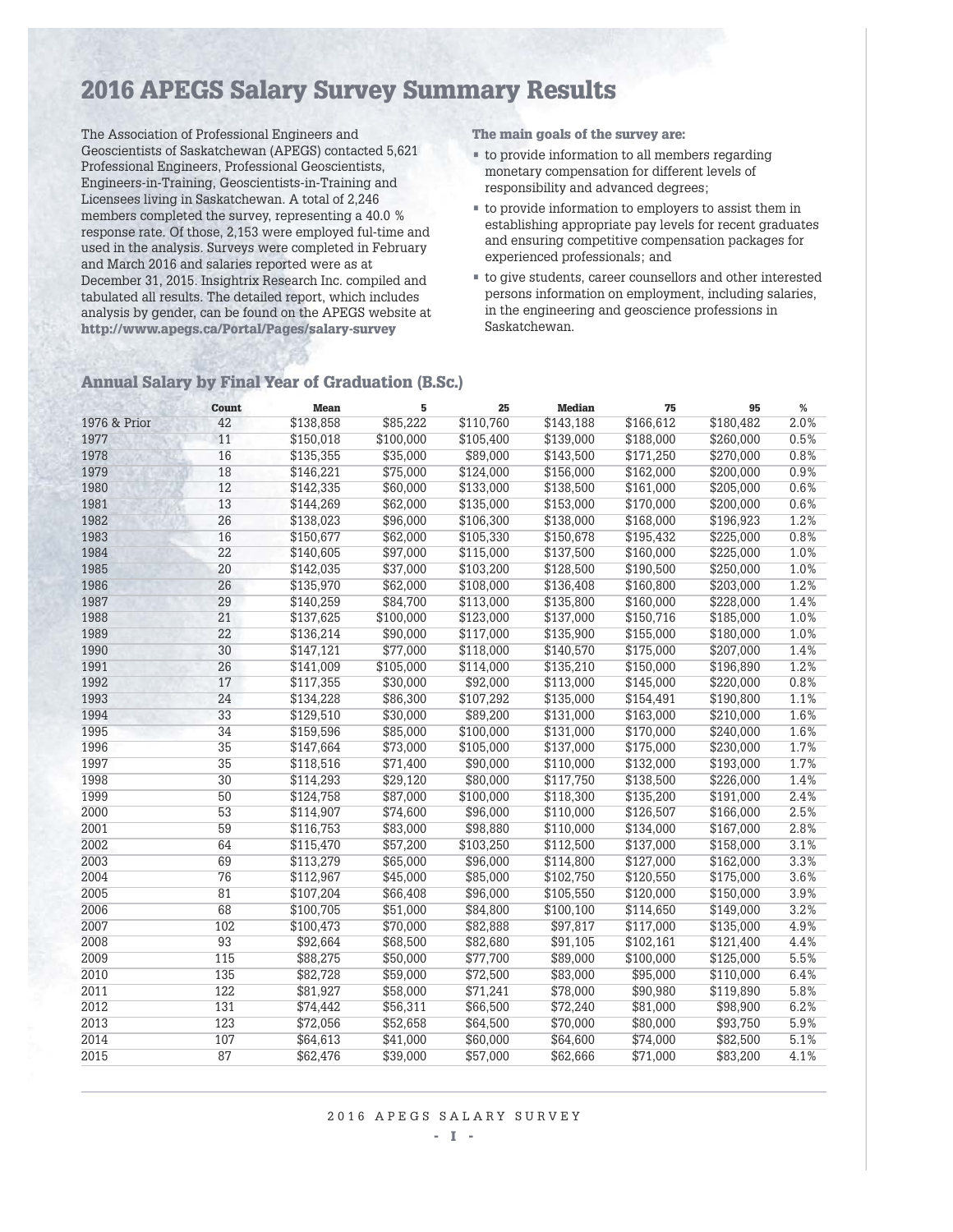### Annual Salary by Designation

|                                                                | Count     | Mean      | 5        | 25       | <b>Median</b> | 75        | 95        | %     |
|----------------------------------------------------------------|-----------|-----------|----------|----------|---------------|-----------|-----------|-------|
| P.Eng.                                                         | 1377      | \$118,492 | \$72,000 | \$90,124 | \$110,000     | \$135,760 | \$190,000 | 61.3% |
| P.Geo.                                                         | 106       | \$121,629 | \$60,000 | \$97,500 | \$117,500     | \$145,000 | \$185,000 | 4.7%  |
| P.Eng./P.Geo                                                   | 19        | \$129,856 | \$50,000 | \$92,000 | \$131,000     | \$160,000 | \$202,000 | 0.8%  |
| <b>Engineering Licensee</b>                                    | 12        | \$121.246 | \$70,000 | \$87.250 | \$110.228     | \$145,000 | \$240,000 | 0.5%  |
| Engineer-in-Training                                           | 690       | \$72.994  | \$46,040 | \$63,000 | \$70,037      | \$81,000  | \$105,000 | 30.7% |
| Geoscientist-in-Training                                       | 40        | \$75.853  | \$24,000 | \$60,000 | \$70,000      | \$87,000  | \$150,000 | 1.8%  |
| Geoscience Licensee*                                           | <b>NA</b> | NA        | NA       | NA       | ΝA            | ΝA        | NA        | NA    |
| *NA = Not available due to reporting rules (insufficient data) |           |           |          |          |               |           |           |       |

Annual Salary by Discipline

|                        | Count     | Mean      | 5        | 25       | <b>Median</b> | 75        | 95        | %     |
|------------------------|-----------|-----------|----------|----------|---------------|-----------|-----------|-------|
| Civil                  | 479       | \$96.392  | \$60,000 | \$70,073 | \$88,200      | \$110,000 | \$165,000 | 21.3% |
| Mech/nd                | 506       | \$103,073 | \$55,000 | \$75,000 | \$92,588      | \$123,858 | \$175,000 | 22.5% |
| Elec/Eng Physics       | 344       | \$106.519 | \$60,000 | \$77.000 | \$100,000     | \$124,700 | \$167,000 | 15.3% |
| Chem/Ceramic Metal     | 101       | \$110,618 | \$63,200 | \$83,000 | \$99,813      | \$138,000 | \$186,000 | 4.5%  |
| Geo/Mining/Petro Eng   | 258       | \$117.895 | \$66,408 | \$85,000 | \$107,700     | \$148.250 | \$190,800 | 11.5% |
| Ag/Forestry            | 55        | \$93.678  | \$57,924 | \$69,888 | \$88,527      | \$110,000 | \$150,000 | 2.4%  |
| Environmental          | 147       | \$97,134  | \$52,000 | \$68,500 | \$88,285      | \$110,000 | \$150,000 | 6.5%  |
| Geosciences            | 122       | \$109.338 | \$53,329 | \$79,000 | \$105,261     | \$136,000 | \$185,000 | 5.4%  |
| Computer Eng           | 35        | \$92.799  | \$55,000 | \$69,432 | \$84,242      | \$103.000 | \$160,000 | 1.6%  |
| Biological/Biomedical* | <b>NA</b> | NA        | NA       | NA       | NA            | NA        | NA        | NA    |
| Industrial*            | ΝA        | ΝA        | NA       | ΝA       | NA            | NA        | NA        | NA    |
| Other                  | 191       | \$106.675 | \$49,000 | \$72,479 | \$97.919      | \$125,500 | \$220,000 | 8.5%  |

\*NA = Not available due to reporting rules (insufficient data)

## Annual Salary by Function

|                       | Count | Mean      | 5        | 25        | <b>Median</b> | 75        | 95        | %     |
|-----------------------|-------|-----------|----------|-----------|---------------|-----------|-----------|-------|
| Corp Mgmt             | 177   | \$147,490 | \$88,000 | \$116,000 | \$140,000     | \$170,000 | \$228,000 | 7.9%  |
| Project/Op Mgmt       | 843   | \$109,617 | \$63,000 | \$82,000  | \$100,000     | \$130,000 | \$185,000 | 37.5% |
| Project Admin         | 78    | \$85,902  | \$52,500 | \$67,200  | \$83,600      | \$98,000  | \$140.000 | 3.5%  |
| Design                | 472   | \$88,694  | \$56,000 | \$69,600  | \$80,000      | \$101.000 | \$145,000 | 21.0% |
| Research/Planning     | 134   | \$97,920  | \$25,000 | \$68,618  | \$90,000      | \$115,000 | \$165,000 | 6.0%  |
| Inspec/Quality/Res    | 57    | \$80.069  | \$52,200 | \$64,000  | \$71,000      | \$85,200  | \$148,318 | 2.5%  |
| Operating/Maint       | 194   | \$102.098 | \$56,000 | \$77,000  | \$97,100      | \$124.300 | \$160,000 | 8.6%  |
| Teaching              | 43    | \$116,408 | \$65,000 | \$85,000  | \$120,000     | \$147,000 | \$169,000 | 1.9%  |
| Marketing/Sales       | 28    | \$102.429 | \$49,000 | \$74,318  | \$89,500      | \$130,000 | \$184.000 | 1.2%  |
| Reg Approvals/Enforce | 64    | \$92.937  | \$59,500 | \$75,000  | \$91.650      | \$110,000 | \$133,000 | 2.8%  |
| Exploration           | 55    | \$103,912 | \$30,000 | \$76,000  | \$95,000      | \$130,000 | \$196.890 | 2.4%  |
| Other                 | 101   | \$96,246  | \$40,000 | \$62,500  | \$89,000      | \$114.000 | \$161.000 | 4.5%  |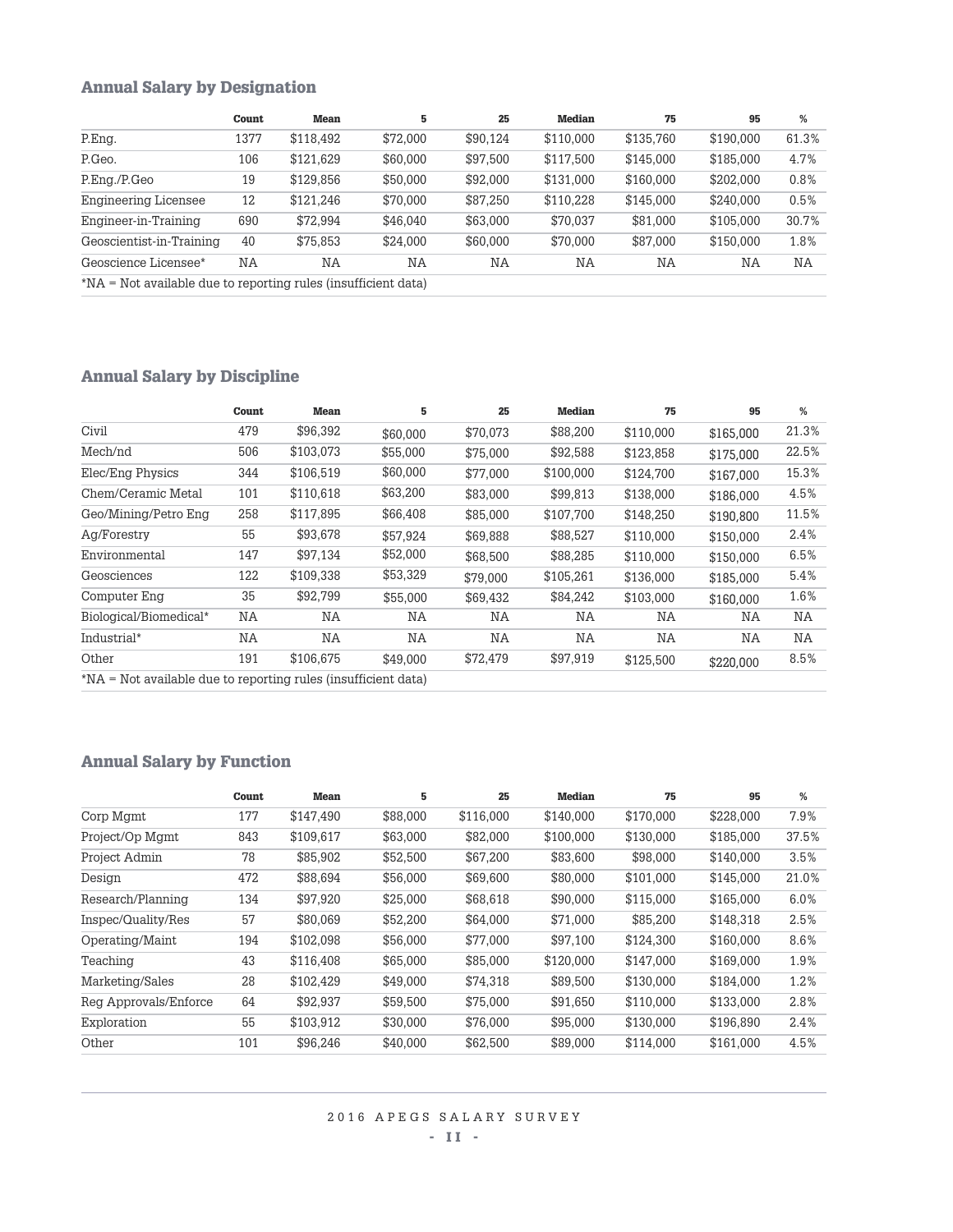## Annual Salary by Industry

|                             | Count | <b>Mean</b> | 5        | 25       | <b>Median</b> | 75        | 95        | %     |
|-----------------------------|-------|-------------|----------|----------|---------------|-----------|-----------|-------|
| <b>Consulting Service</b>   | 594   | \$99,875    | \$57,000 | \$69,000 | \$85,250      | \$115,000 | \$185,000 | 26.4% |
| Resource Ind Oil/Gas        | 111   | \$106,828   | \$50,000 | \$78,000 | \$99,000      | \$127,000 | \$190,000 | 4.9%  |
| Resource Ind                | 414   | \$118,833   | \$73,000 | \$92,800 | \$111,500     | \$140,000 | \$189,000 | 18.4% |
| Procurement/Construc        | 181   | \$94,308    | \$56,500 | \$70,000 | \$88,000      | \$110,000 | \$164,900 | 8.1%  |
| Manufac Durables            | 197   | \$91,651    | \$52,000 | \$67,200 | \$83,000      | \$108,000 | \$159,000 | 8.8%  |
| Manufac Non-Durables        | 69    | \$119,727   | \$70,000 | \$84,000 | \$107.500     | \$146,000 | \$191,951 | 3.1%  |
| Service For Profit          | 30    | \$95.147    | \$45,000 | \$60,000 | \$83,500      | \$110,000 | \$180,251 | 1.3%  |
| Service Not For Profit      | 176   | \$95,873    | \$60,000 | \$75,785 | \$91,548      | \$109,500 | \$150,000 | 7.8%  |
| Utilities                   | 278   | \$108,377   | \$60,606 | \$84,000 | \$105,000     | \$128,000 | \$174,382 | 12.4% |
| <b>Educational Services</b> | 79    | \$114.013   | \$23,000 | \$75,000 | \$102.000     | \$145,000 | \$203.000 | 3.5%  |
| Agriculture/Forestry        | 27    | \$91.013    | \$55,570 | \$63,000 | \$88,500      | \$105.427 | \$135,000 | 1.2%  |
| Other                       | 90    | \$96,499    | \$24,000 | \$72,100 | \$89.819      | \$112,000 | \$151.000 | 4.0%  |

# Annual Salary by Degrees

|                       | Count | <b>Mean</b> | 5        | 25       | Median    | 75        | 95        | %     |
|-----------------------|-------|-------------|----------|----------|-----------|-----------|-----------|-------|
| Bachelor's            | 1489  | \$100.518   | \$58,000 | \$72.760 | \$91,000  | \$118.245 | \$175,000 | 66.3% |
| Bachelor's > Master's | 249   | \$108.420   | \$58,000 | \$84.498 | \$103.188 | \$130,000 | \$179,000 | 11.1% |
| Master's Degree       | 358   | \$106.651   | \$50,000 | \$78,000 | \$100,000 | \$127,000 | \$186,000 | 15.9% |
| Master's > Doctorate  | 47    | \$136.612   | \$65,000 | \$85,000 | \$110,000 | \$165,000 | \$240,000 | 2.1%  |
| Doctorate             | 103   | \$122.387   | \$35,000 | \$86,603 | \$120,000 | \$150,000 | \$186,000 | 4.6%  |

# Annual Salary by Experience

|               | Count | <b>Mean</b> | 5        | 25        | <b>Median</b> | 75        | 95        | %     |
|---------------|-------|-------------|----------|-----------|---------------|-----------|-----------|-------|
| $<$ 1 year    | 100   | \$65,775    | \$30,096 | \$54,000  | \$62,583      | \$75,000  | \$113,000 | 4.5%  |
| 1 year        | 47    | \$66,481    | \$25,000 | \$56,000  | \$63,200      | \$73,112  | \$121,000 | 2.1%  |
| 1.5 years     | 77    | \$67,014    | \$43,000 | \$60,036  | \$68,000      | \$74,100  | \$90,000  | 3.4%  |
| 2 years       | 122   | \$75,112    | \$53,000 | \$63,800  | \$70,656      | \$79,040  | \$105,000 | 5.4%  |
| 3 years       | 175   | \$74,993    | \$54,000 | \$65,000  | \$71,450      | \$82,000  | \$107,000 | 7.8%  |
| 4 years       | 170   | \$79,936    | \$58,625 | \$70,000  | \$76,503      | \$86,000  | \$105,000 | 7.6%  |
| 5 years       | 179   | \$86,582    | \$64,000 | \$74,250  | \$84,000      | \$96,700  | \$120,000 | 8.0%  |
| 6 years       | 120   | \$90,665    | \$66,573 | \$79,075  | \$89,686      | \$98,950  | \$125,500 | 5.3%  |
| 7-8 years     | 211   | \$98,317    | \$68,000 | \$85,000  | \$95,160      | \$112,900 | \$132,000 | 9.4%  |
| 9-10 years    | 201   | \$107,927   | \$73,000 | \$92,000  | \$106,000     | \$119,500 | \$150,000 | 8.9%  |
| $11-12$ years | 119   | \$117,733   | \$74,334 | \$92,250  | \$110,000     | \$130,000 | \$175,000 | 5.3%  |
| 13-14 years   | 106   | \$119,265   | \$84,000 | \$103,000 | \$118,000     | \$138,000 | \$160,000 | 4.7%  |
| $15-17$ years | 147   | \$123,238   | \$85,000 | \$100,000 | \$120,000     | \$140,000 | \$172,000 | 6.5%  |
| 18-20 years   | 95    | \$147,435   | \$79,000 | \$110,000 | \$137,000     | \$165,000 | \$195,000 | 4.2%  |
| $21-24$ years | 93    | \$142,025   | \$78,000 | \$108,000 | \$135,000     | \$168,000 | \$228,000 | 4.1%  |
| $25+$ years   | 284   | \$148,508   | \$76,000 | \$120,300 | \$145,000     | \$170,000 | \$228,000 | 12.6% |

### 2016 APEGS SALARY SURVEY